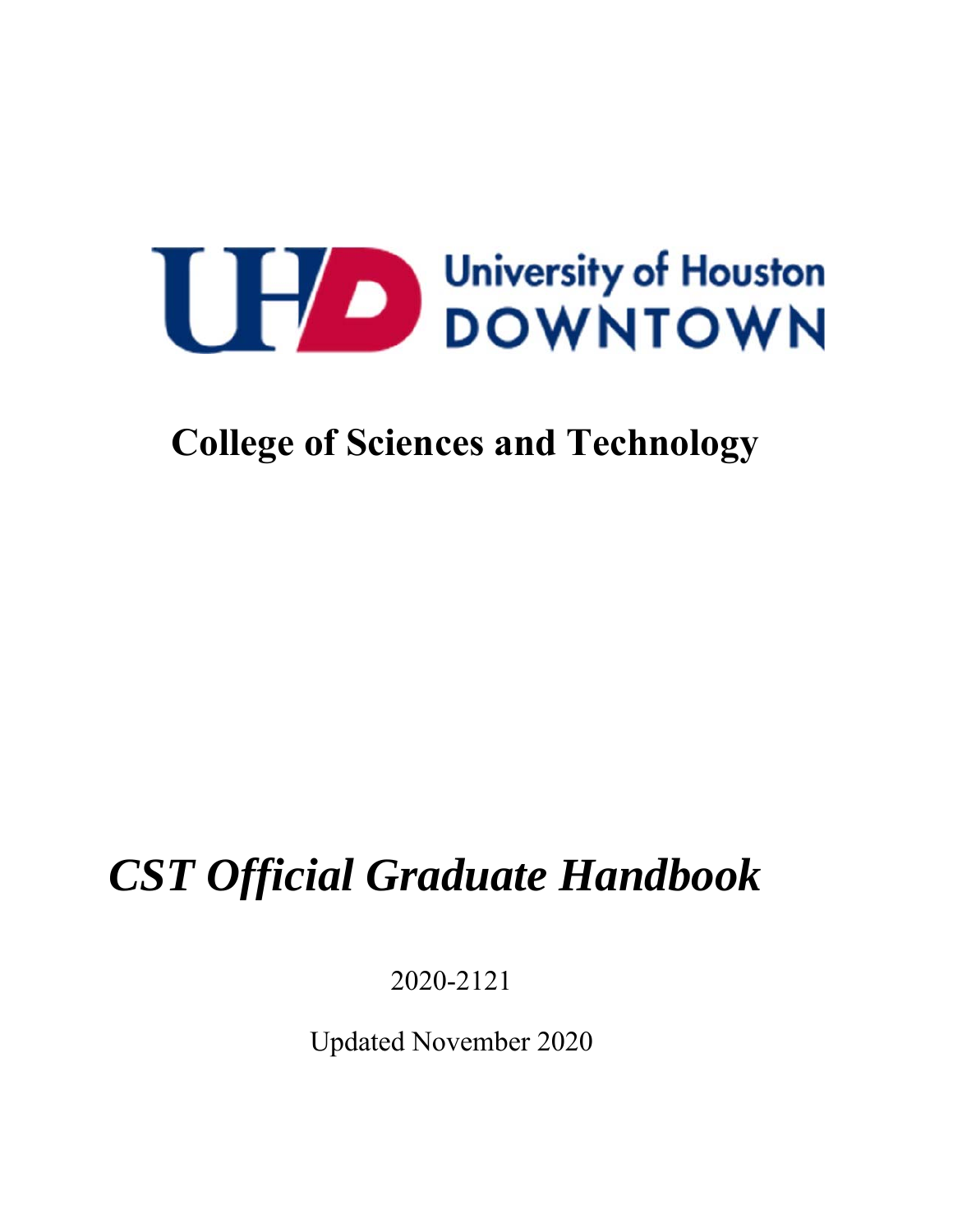### **WELCOME!**

Welcome to the College of Sciences and Technology Graduate Programs at the University of Houston – Downtown (UHD). CST currently has one Graduate program, Master of Science in Data Analytics. This Handbook is intended to serve as a resource outlining all program procedures for all active graduate students within the college.

### **CST Administration:**

Akif Uzman, PhD, Dean

Ermelinda DeLaVina, PhD, Associate Dean N723, 713-221-8019

Angel Griffin M.Ed, Assistant Director of Graduate Studies N747, 713-221-5702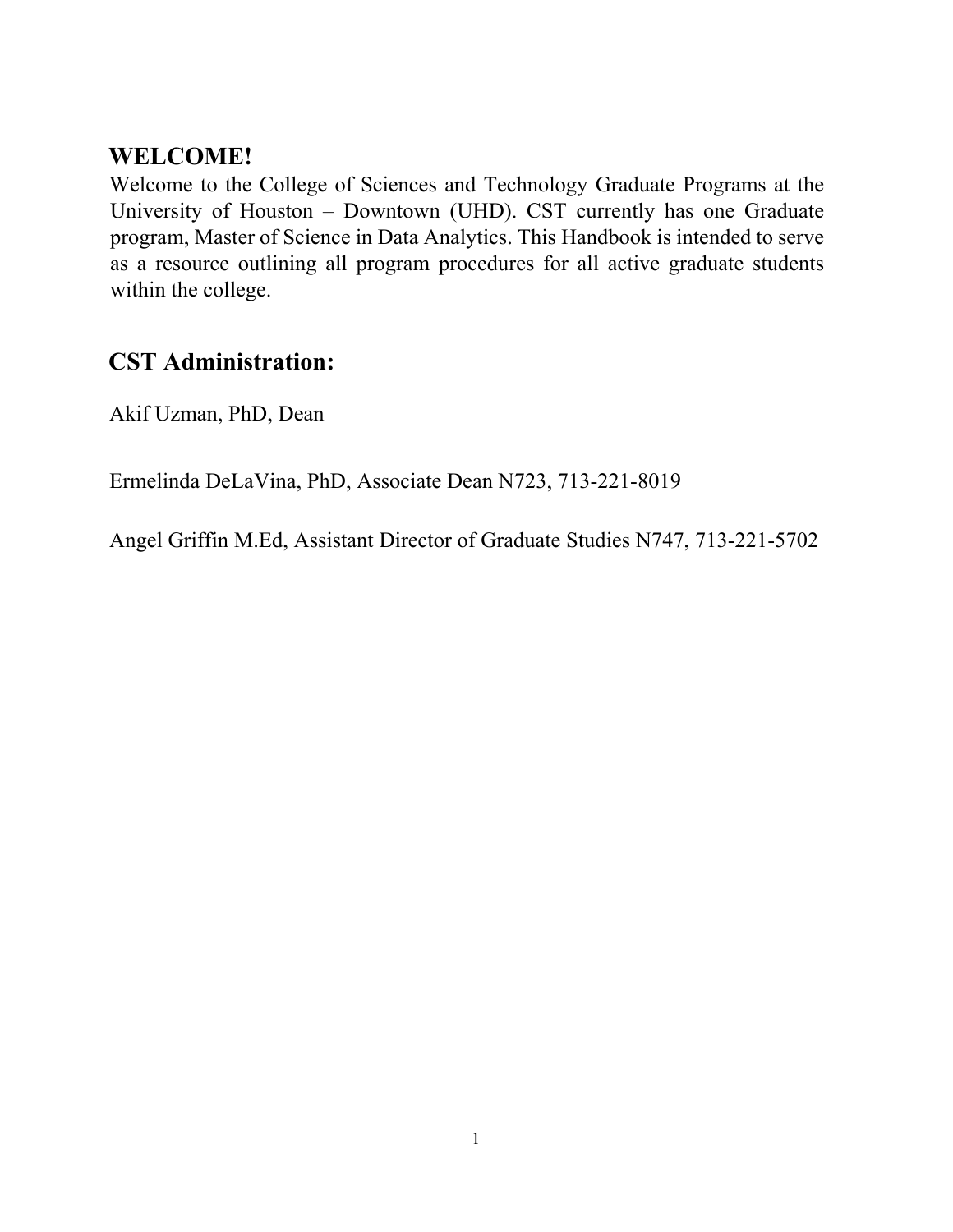### **CST GRADUATE PROCEDURES**

### **Admission Process**

Graduate Admissions procedures are summarized in UHD Policy 03.B.24 (Admission of Graduate Students). All candidates must submit an official transcript from an accredited institution which awarded an undergraduate degree.

The College of Sciences and Technology Graduate Studies Admissions Committee will evaluate candidates using a matrix based on required application materials. The Program Director or Assistant Director of Graduate Studies of the respective graduate program will notify prospective students, by email, of the committee's decision. Students may be admitted conditionally at the discretion of the committee. Conditionally admitted students will be advised of the specific stipulations and the conditions necessary to remove the "conditionally admitted" classification.

NON-U.S. resident students holding a visa should complete the Application for International Admission. International students should contact the International Students Office at 713-221- 8048 or internationaladmissions@uhd.edu (03.B.24).

### **Transferring Credit from Other Programs**

For master degree granting programs, students may transfer from another university no more than six semester credit hours (SCHs) of coursework with grades of B or higher and only with the approval of the graduate program's Graduate Director. For certificate granting programs, students may transfer from another university no more than three semester credit hours (SCHs) of coursework with grades of B or higher and only with the approval of the graduate program's Graduate Director. Students who would like to request previous completed graduate courses towards any of the graduate programs will need to complete the Graduate Transfer Credit Petition form. A syllabus and description of the course as well as an explanation as to why the course qualifies for transfer in the particular program must accompany the form. This form must be submitted no later than one full semester after admission into desired program. The Graduate Studies committee will review the request and once a decision is made, students will be contacted via gator email.

If a student wishes to take coursework at another university in the midst of completing any of the student must receive approval *before* registering for the intended coursework at another university The Graduate Transfer Credit Petition along with a syllabus, course description and explanation as to why the course is applicable as a transfer course must be submitted beforehand as a part of the approval process. Accepted transfer course grades are not calculated into the University of Houston Downtown Graduate GPA.

### **Residency Information**

Prospective students born outside the United States will need to contact the International Admissions office to verify required documents needed to be admitted to the University. Students born outside of Texas may need to provide information regarding employment in the state in order to determine qualification for in-state tuition.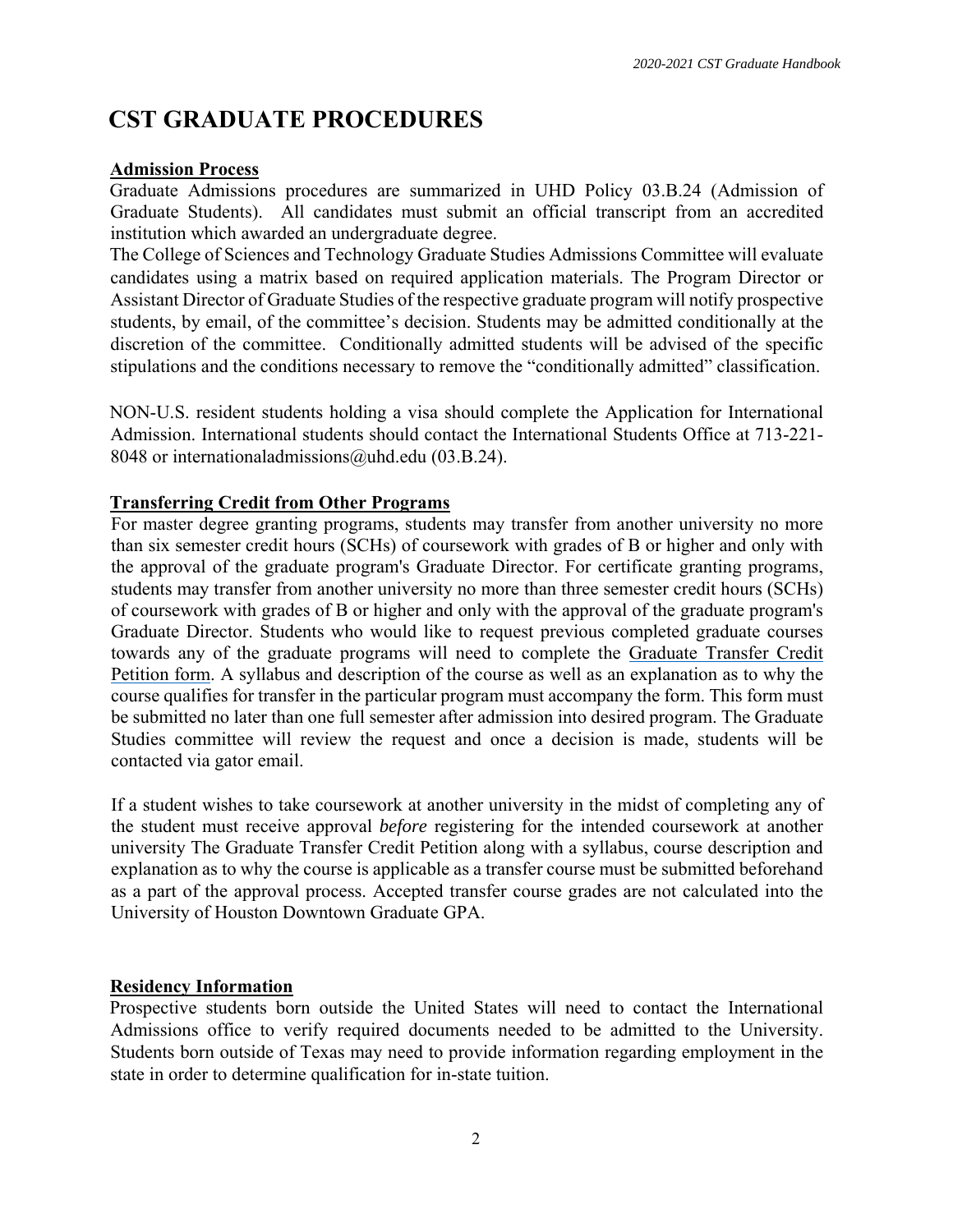### **Orientation**

Applicants admitted to the graduate program will be instructed to attend an Orientation. Attending Orientation will include introducing students to the expectations of completing a graduate program within the College of Sciences and Technology.

### **Advising**

CST graduate students are encouraged to meet with their program's Assistant Director of Graduate Studies before registering for classes or before beginning their first semester of coursework. The Assistant Graduate Director will be available to help discuss academic goals and complete a degree plan. It is recommended that all graduate students meet with the Assistant Director of Graduate Studies at least once per academic year to review degree progress. In addition, any appeals will go through the Director of Graduate Studies.

### **Registration**

Upon admission, students are expected to enroll in at least one course in the acceptance semester. New students will be able to register for classes online with their myUHD2.0 account. Prior to each semester, graduate students must inform the Graduate Studies office of their class choices. The Assistant Director of Graduate Studies will enter the necessary approvals in the registration system so the student can register either online. To register online:

- Go to: https://www.uhd.edu/myuhd/Pages/Student-Login.aspx
- Select "Class Schedule & E-Syllabi" on the left to review classes and register for approved courses.

Students must contact the Graduate Studies office immediately if any difficulties with registration arises.

#### **Enrollment**

Full-time enrollment for CST graduate students for the fall and spring semesters is 9 SCHs. Parttime enrollment is less than 9 SCHs. International students are required to take 9 SCHs. If a student does not enroll in their initial admitted semester, the student must submit a new apply texas application for the semester in which they are ready to enroll.

#### **Minimum Grade Point Average for Enrolled Graduate Students**

According to University policy (PS 03.B.04) and conventional wisdom, "Graduate programs are professional degrees that require a sustained level of high-quality academic achievement. Consequently, students who matriculate in graduate programs are held to higher standards than students in undergraduate programs." Thus, while enrolled in any CST graduate programs, students must maintain a minimum grade point average (GPA) of 3.0 to remain in good standing. All attempted graduate hours at UHD are included in overall GPA. An enrolled student whose graduate-degree program GPA falls below 3.0 is placed on initial academic probation (PS 03B07 §3.1.1)

### **Academic Probation, Suspension and Dismissal**

The University policy for Probation, Suspension and Dismissal is outlined in PS 03.B.07. The SCHs for courses in which a "C" or lower grade was earned will not automatically be counted towards graduation. Students in any CST graduate program are allowed to earn no more than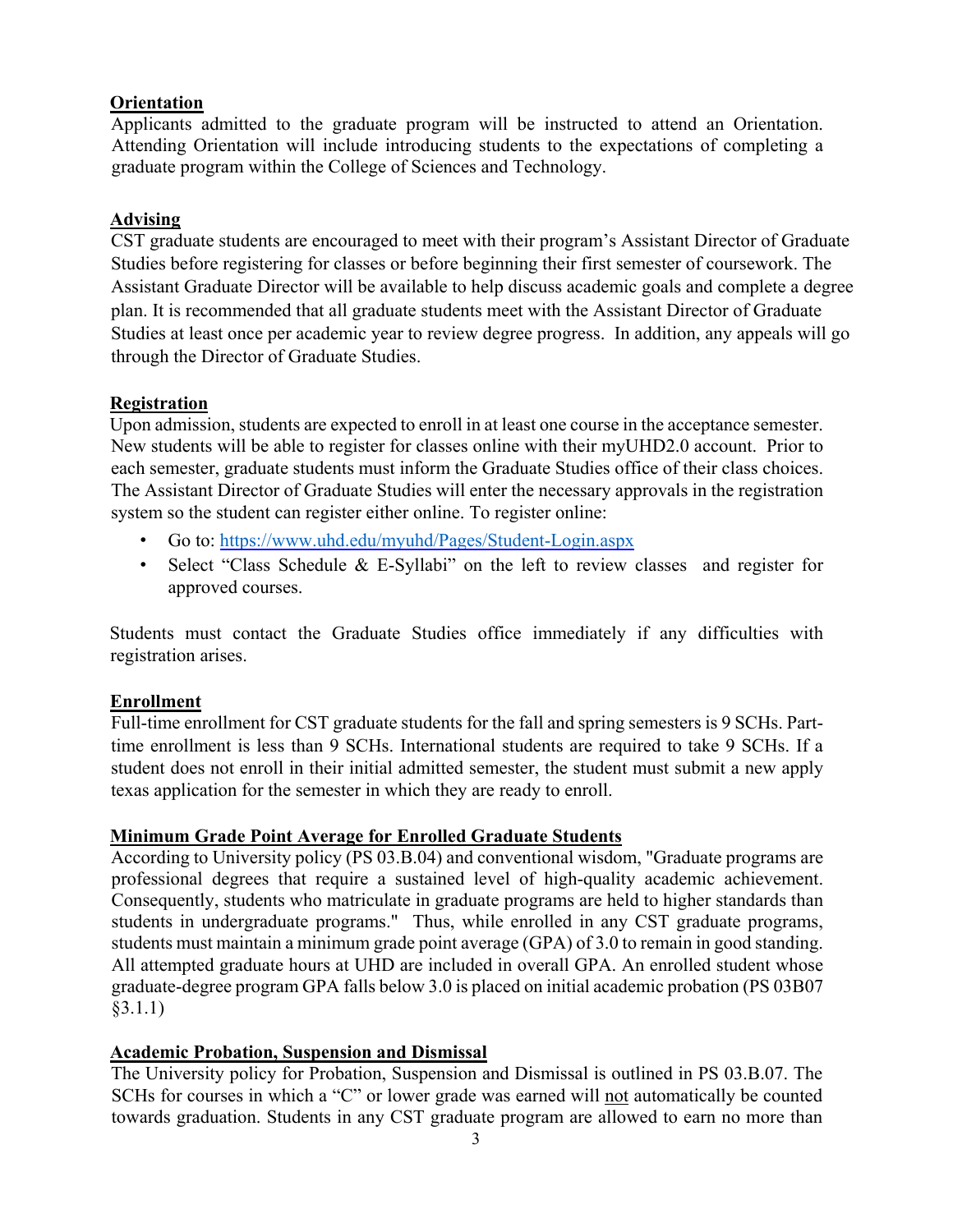two grades of "C towards graduation as long as the student's overall GPA remains in good standing (3.0 GPA or higher). Please also note this rule does not apply to the two foundation courses (CS 5301 and STAT 5301). Students must earn a grade of B or better in the foundation courses in order to remain in any graduate program that requires these courses. In any case if a graduate student's GPA falls below 3.0, the student will be placed on academic probation. Once a student is placed on probation, the student must continue to earn an acceptable term GPA (3.0 or higher).

Two consecutive terms with a GPA below 3.0, constitutes grounds for dismissal from any CST Graduate degree or certificate program.

Below average work (grades of "D" or "F") is not acceptable and constitutes grounds for dismissal from any CST Graduate degree or certificate program. Graduate students have the right to appeal their dismissal status by following the Appeals Process.

### **Appeals Process**

In cases where a student or applicant wishes to appeal probation or dismissal, the student must submit a written appeal emailed to the CST Graduate Studies office. The written appeal should include (1) the specific decision that is being appealed, (2) the details of the situation (as concise as possible), and (3) a proposed rectification. Appeals should be filed within the semester of the incident.

A student appeal of a course grade should follow as closely as possible section 4.5 of the Grading System policy (PS 03.B.04). According to section 4.5.4, a student may file an appeal by proceeding in the following sequence: (1) appeal first to the course instructor, (2) if the appeal is not resolved to the student's satisfaction, then appeal to the chair of the department in which that course is housed, (3) the final level of appeal would be to the dean of the college in which that course is housed.

Students who appeal must provide clear, compelling case demonstrating their potential for academic success.

Probation status or other complaints other than a grade in a course, should be directed to the Assistant Director of Graduate Studies.

### **Incomplete Grades**

An incomplete course grade ("I") is given only when an unforeseen emergency prevents a student from completing the course work and only with the instructor's approval. According to the Grading System policy (PS 03.B.04 §3.4 to 3.4.3), "I" grades are given when the majority of the coursework is completed. A grade of "I" will be changed to a passing grade if the missing work is completed satisfactorily by the deadline set by the instructor, but no later than the end of the long semester immediately following the term in which the "I" grade was received. An incomplete grade that is not removed by this deadline becomes an "F," thereby constituting immediate grounds for expulsion from a program.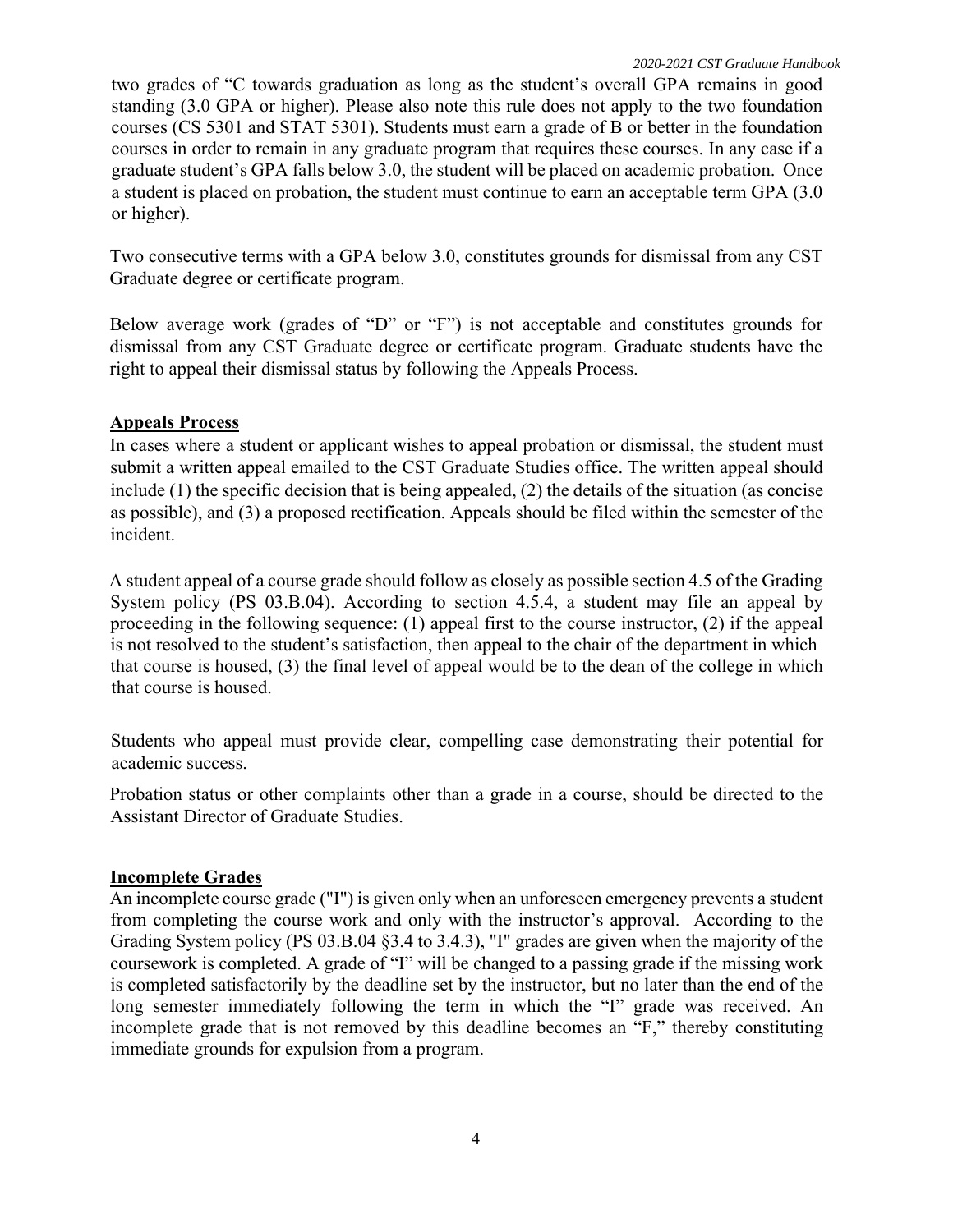### **Drop Courses**

If a student decides to drop any courses as defined by policy (PS 03.B.04 §2.3), the student must notify the CST Graduate Studies office prior to dropping any courses. This will ensure that the student's graduation plan remains accurate. If a student is withdrawing from all registered courses the following procedures will need to be completed:

- Login to your Student Records & Enrollment portal by selecting the Enrollment: Drop Classes link on the left side of your screen leaving one of the courses enrolled.
- Then go back to your Student Records & Enrollment portal an select the **Request Term Withdrawal** link on the left side of your screen, fill out the form and click submit.

Your request to withdraw from the remaining course will be processed the following business day. For further assistance, please contact the Registrar's Office at 713-221-8999 and a representative will be happy to assist you.

Any student who withdraws in any given term will need to contact the CST Graduate Studies office before returning to their program to discuss academic standing. Upon return, students will not need to submit a new apply texas application unless the student has been out 14 months or longer.

#### **Leaves of Absence**

Leaves of absence may be granted by the Dean's office for extenuating circumstances. Leaves of absence shall be granted for specific periods of time (e.g. one semester, one year, etc.) and may contain requirements for readmission into the program. A student who requests an extension of a current leave of absence shall have that request considered as a new request.

Students who take a leave of absence will be required to submit a new Apply Texas application for returning semester and pay a readmission fee. If a student does not enroll for two consecutive semesters, s/he must also contact the relevant Assistant Director of Graduate Studies, immediately, for the possibility of reinstatement into the program.

For military deployment or reserved duty, standard rules and Federal regulations for readmission apply. Contact the registrar for the appropriate procedures and forms.

Courses are on a set rotation of offerings, so please be aware of how a leave of absence will affect one's ability to take the necessary classes and prerequisites in an expeditious fashion.

#### **Academic Honesty**

The Academic Honesty Code is embraced by all members of the UHD community and is an essential element of the institution's academic credibility. The Honesty Code states "We will be honest in all our academic activities and will not tolerate dishonesty." The purpose of the Academic Honesty Policy is to deal with alleged violations of the Honesty Code in a fair and consistent manner. It is each student's responsibility to read and understand the Academic Honesty Policy (PS 03.A.19). Graduate students within the College of Sciences and Technology (CST) should be familiar with the University's Academic Honesty Policy (PS 03.A.19). In addition, graduate students within this college will be held to a higher level of integrity and should be familiar with the CST Graduate Academic Honesty Policy which is located on the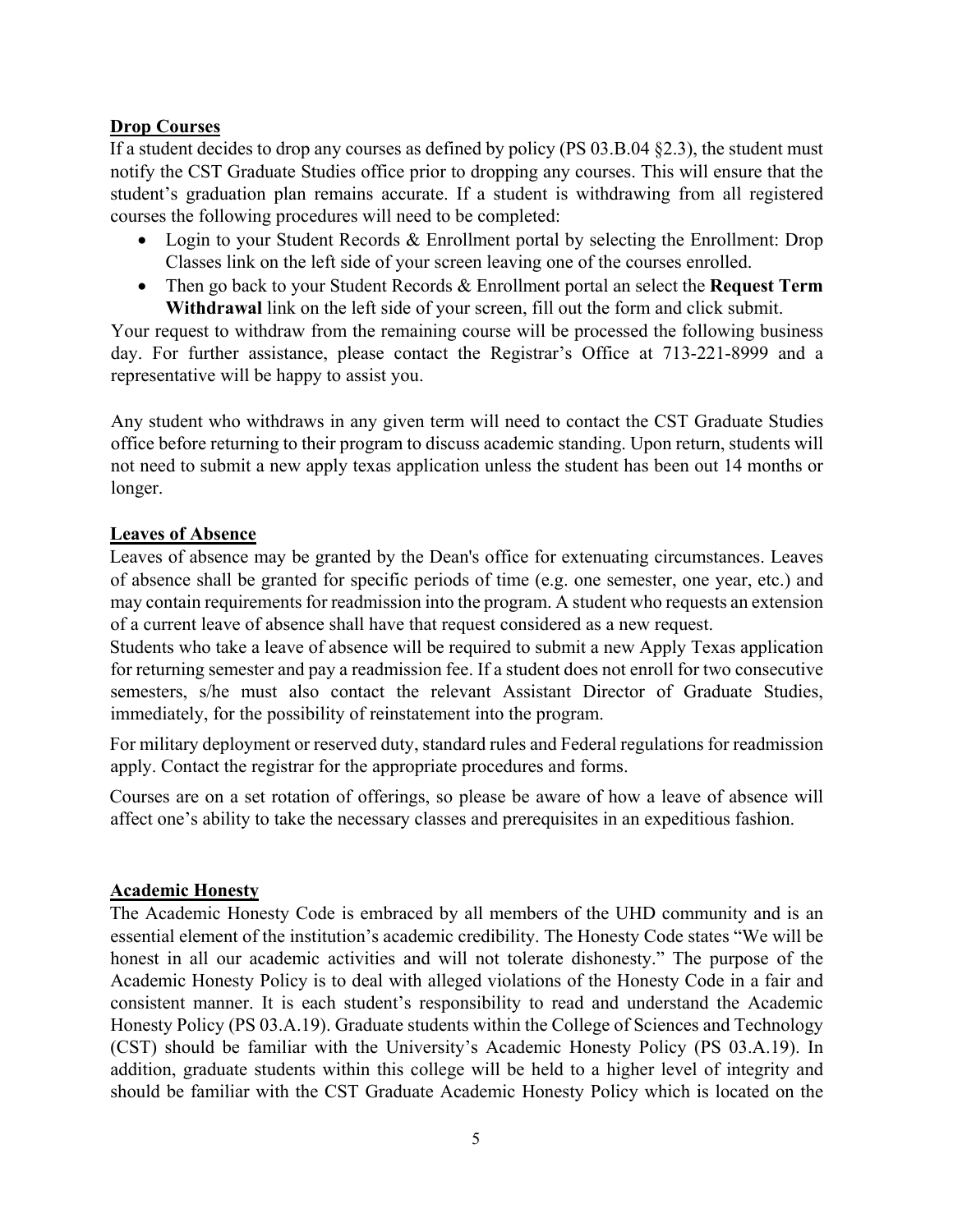College's website (https://www.uhd.edu/academics/sciences/PublishingImages/Pages/masterin-data-analytics/CST\_GraduateAcademicHonesty\_FINAL.pdf).

### **Post-Baccalaureate Students**

Students who wish to take courses at the graduate level within the College of Sciences and Technology without pursuing a graduate degree at UHD will need to apply as a postbaccalaureate student at the undergraduate level. Anyone who plans to enroll as a post-bac student must first contact the Assistant Director of Graduate Studies for advising and course approval.

*UHD defines post-bac students as those who are:* 

- Seeking a master's degree at another university (transient student) and come to UHD to take courses that will transfer to their home institution.
- Taking courses and do not want to pursue a graduate degree at UHD or elsewhere.

#### *Required admission materials for post-bacs:*

- *Application form*: The undergraduate application form includes post-bac admission option.
- *Application fee*.
- *Official transcript* from the institution where bachelor's degree or equivalent was awarded.

#### *International post-bac admissions:*

• International admission requirements apply.

#### *Advising and registration of post-bacs:*

• Post-bac students who are interested in registering in graduate courses will need to contact the Assistant Graduate Director to determine if there are seats available. Graduate students admitted to respective graduate programs have priority in the registration process.

#### *Post-bac regulations:*

- If s/he meets prerequisite requirements and is approved by the graduate program director, a post-bac student may register for up to six graduate semester SCHs without being admitted to any CST graduate program.
- A post-bac student may take undergraduate courses along with graduate courses. Undergraduate courses are not subject to the six semester credit hour graduate maximum.
- A post-bac student taking graduate courses will have the same privileges as a post-bac student taking undergraduate courses.
- A post-bac student is expected to complete the same work and be evaluated according to the same standards as a graduate student.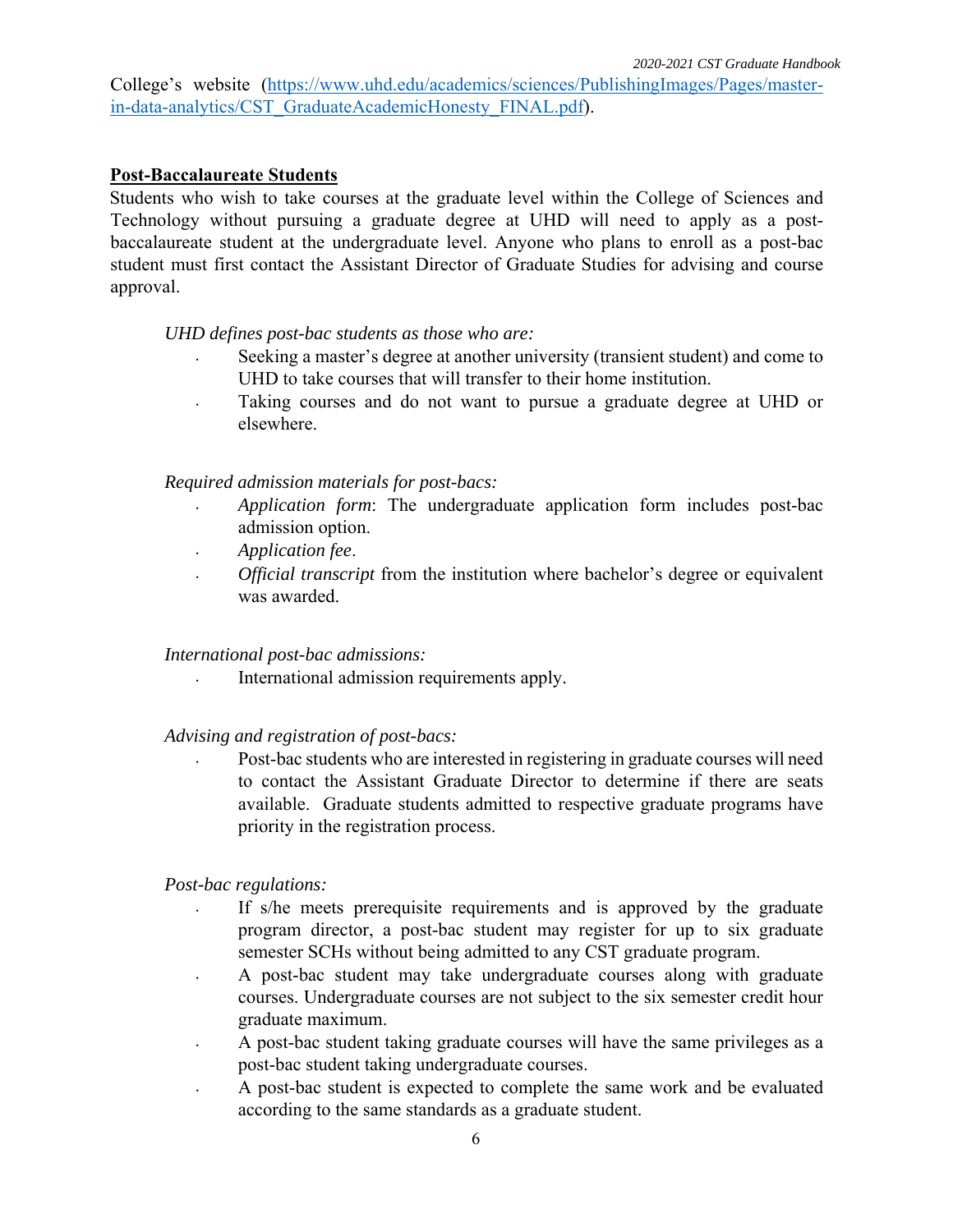• *Admission of post-bac students to a graduate program:* Permission to enroll in UHD graduate courses as a post-baccalaureate student does not guarantee acceptance into a graduate program. UHD Post-bac and former post-bac students interested in pursuing a master's degree in CST must apply to the graduate program for admission and meet all the admissions requirements. If denied admission to a graduate program, students who have not taken more than six graduate SCHs at UHD may be allowed to continue as a post-bac student and may be allowed to continue taking graduate courses (see restrictions noted above).

### **Applying for Graduation**

Students intending to graduate in a particular semester must be sure to (1) complete a graduation application form via Apply for Graduation link on the MyUHD2.0 webpage; (2) adhere to all deadlines; and (3) inform their Assistant Graduate Director one week before the first day of record.

### **Financial Aid**

### **The Office of Scholarships and Financial Aid**

Suite 330-South, 713-221-8041

The Office of Scholarships and Financial Aid (OSFA) assists students with the financial planning and financing for their education. Financial aid consists of grants, scholarships, loans, and work study. Most aid, except for scholarships, is based upon individual need and eligibility. Aid is available to students who are enrolled part-time or full-time, have satisfactory academic progress, and demonstrate financial need. Students not enrolled in a graduate degree program are not eligible for financial aid.

To be considered for aid, the candidate will need to complete the Free Application for Federal Student Aid (FAFSA). A paper application can be picked up at the Office of Scholarships and Financial Aid or the application can be filled out online at https://fafsa.ed.gov/. **The UHD school code is 003612**.

### **Emergency Tuition and Book Loans**

A limited amount of money is available to make emergency loans to students. The eligibility guidelines and the instructions can be viewed at

https://www.uhd.edu/student-resources/cashiers/Pages/default.aspx. These loans require an application and funds are disbursed on a first-come, first-served basis.

### **Estimated Costs**

Tuition and fee costs are posted at: https://www.uhd.edu/student-resources/cashiers/tf-ay2021/Pages/cashiers-gradtuition2021.aspx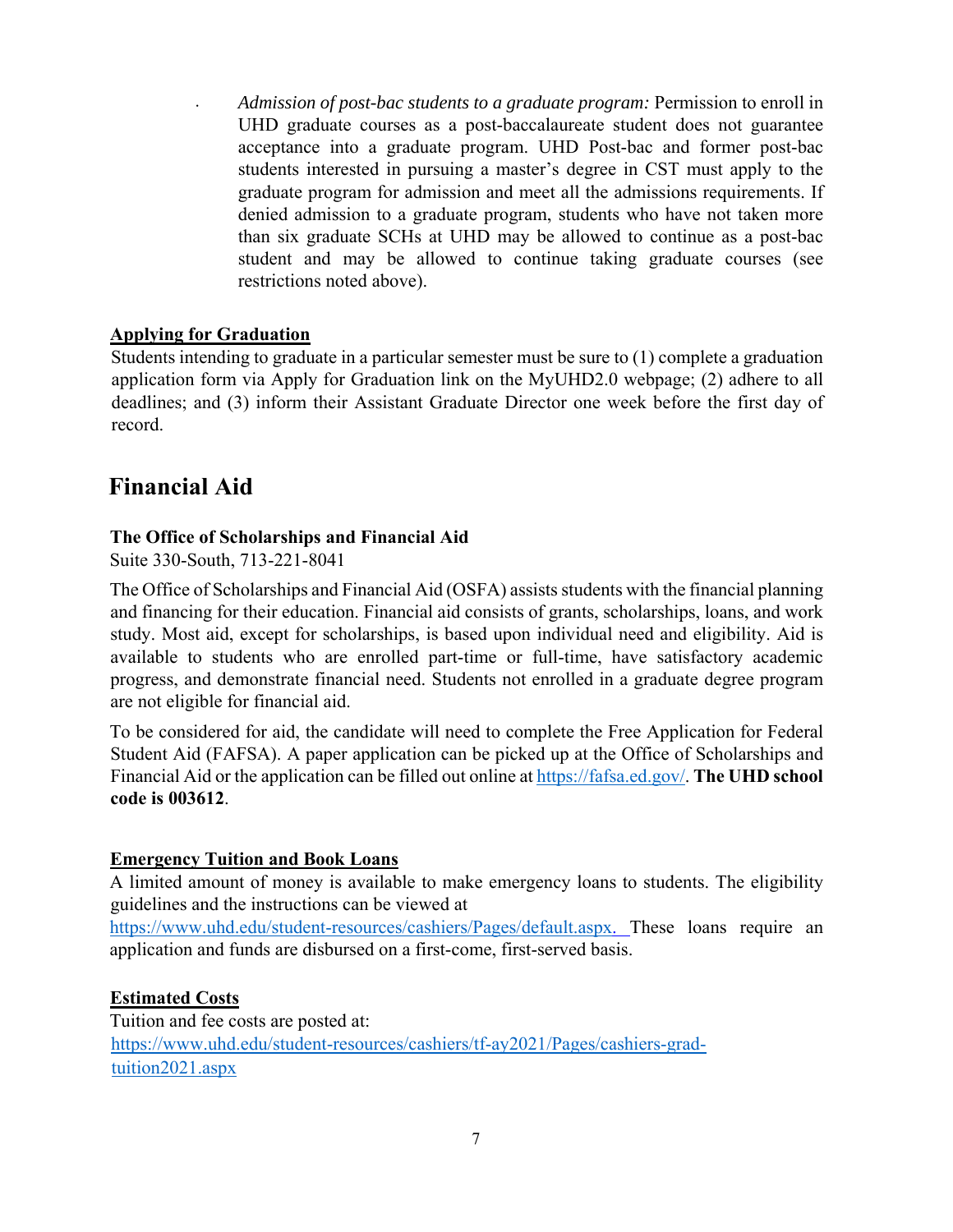## **CST GRADUATE DEGREES AND CERTIFICATES**

**Graduate Certificate in Applied Statistics Graduate Certificate in Foundations of Data Analytics Graduate Certificate in Mathematics Master of Science in Data Analytics**

### **Graduate Certificate in Mathematics**

Ermelinda DeLaVina, PhD, Graduate Director cstgrad@uhd.edu Angel Griffin, Assistant Director Graduate Studies 713-221-5702

The Certificate in Graduate Mathematics allows students to take a variety of theory and applicationbased courses to strengthen their knowledge of mathematics and to prepare them for future careers, graduate degrees, and teaching opportunities. To earn the certificate, students must successfully complete with a B or better four graduate mathematics courses but are welcome to take additional graduate mathematics courses to work towards meeting requirements for teaching dual-credit mathematics at the high school level or introductory mathematics at the collegiate level. Some students may wish to continue on to UHD graduate degrees such as the Masters of Arts in Teaching or the Masters of Science in Data Analytics.

Courses are taken for the Graduate Mathematics Certificate can be applied to these other graduate degrees, as well. Certificate courses are offered in a variety of formats including fully online, hybrid and face-to-face. Courses are offered during long semesters and in summer semesters and are taught by UHD Mathematics and Statistics faculty.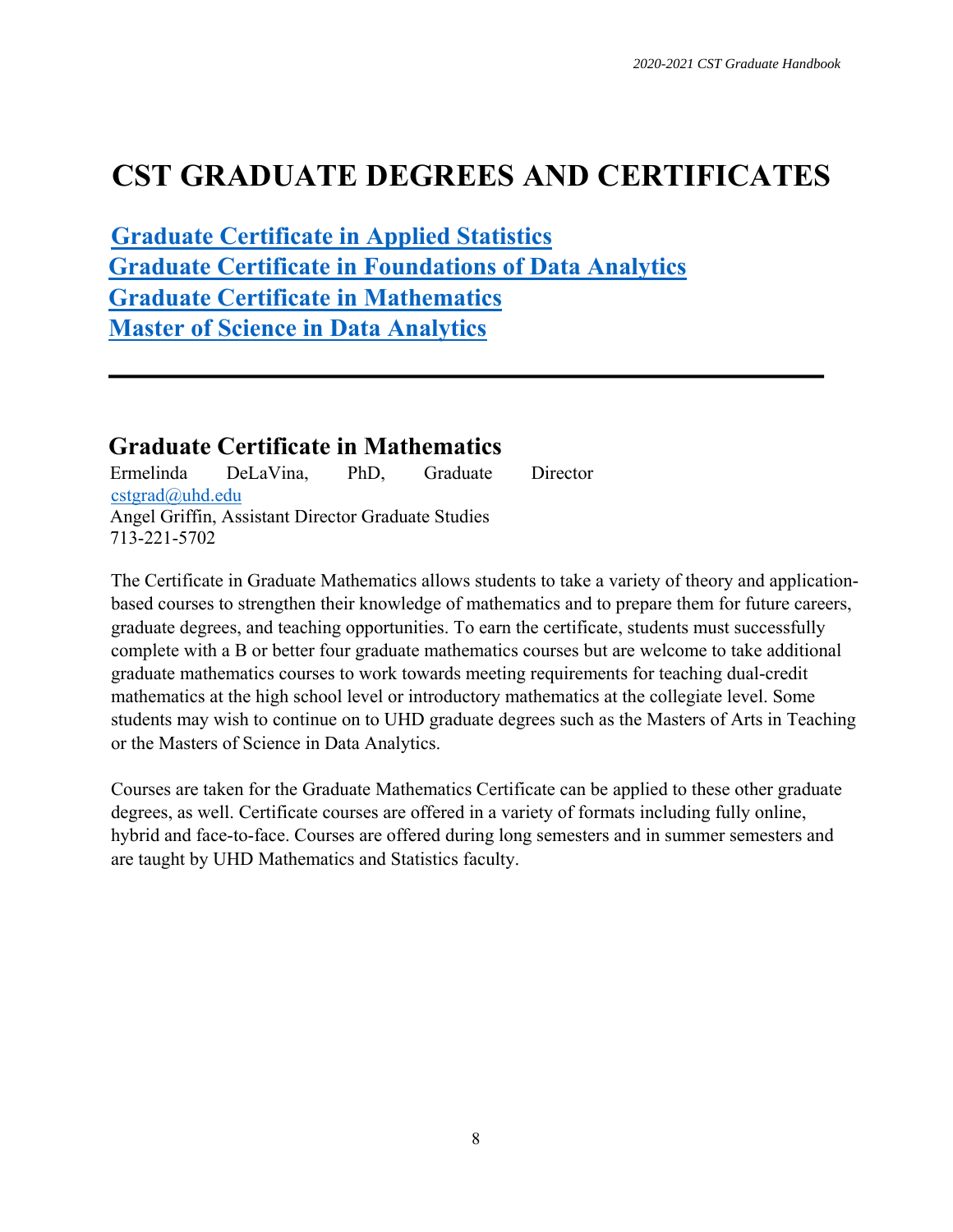### **Program Learning Outcomes**

The Certificate in Graduate Mathematics is perfect for students who are interested in pursuing a graduate degree in a mathematics-related field but either want a refresher on important concepts in mathematics or want to begin slowly by taking one or two courses at a time. It is also fitting for those practicing teachers who are looking to complete or begin their graduate mathematics hours to teach dual-credit mathematics at the high school level or entry-level undergraduate mathematics at the collegiate level\*. Courses are offered at night, online and hybrid to fit busy schedules as well as during the summers.

\*Southern Association of Colleges and Schools Commission on Colleges (SACSCOC) requires those teaching dual-credit or collegiate mathematics to have a Master's degree in some field and a concentration in mathematics (18 credit hours in mathematics). This certificate requires 12 hours so students will need to take an additional 6 hours to complete the graduate concentration requirements.

### **Admission Overview**

Applicants applying to the program should ensure the following requirements are met:

- ❖ A completed Apply Texas application
- $\bullet$  Submit (1,000 words or less) personal statement that addresses why you want to pursue this certificate.
- Bachelor degree conferred by a regionally accredited institution.
- $\triangleleft$  Official University transcript(s) from which the applicant earned a Bachelor's degree and an advanced degree (if applicable). Official transcripts must reflect
	- o the last 60 semester credit hours of coursework and evidence of Bachelor's degree awarded and the GPA. As admission to the degree program is competitive, candidates with a cumulative GPA of 3.0 or higher will be preferred.
	- o Successful completion of some sophomore-level or higher mathematics coursework including a Calculus sequence and at least one proof-based course such as *Linear Algebra, Discrete Mathematics* or *Introduction to Proof*.
- Graduate Record Exam (GRE) Waiver can be requested for applicants with a GPA above 3.0 in their last 60 hours of college coursework.
- Resume documenting any work experience that emphasizes personal and professional accomplishments.
- $\bullet$  One recommendation from an individual well-acquainted with your work and who is able to address your academic potential, for example, work supervisors and professors. Recommender's name must be provided with the application.
- Test of English as a Foreign Language (TOEFL) score, if you are a graduate of a university where English is not the primary language of instruction (preferred TOEFL scores are: an Internet-based score of 81, a paper-based score of 553 or an IELTS score of 6.5 or higher).

Applicants must complete and submit all the documentation from above to the Office of Admissions prior to the admissions deadline for the semester they desire admission (UHD Office of Admissions - Graduate Admissions, One Main Street, Suite 325, Houston, TX 77002). A non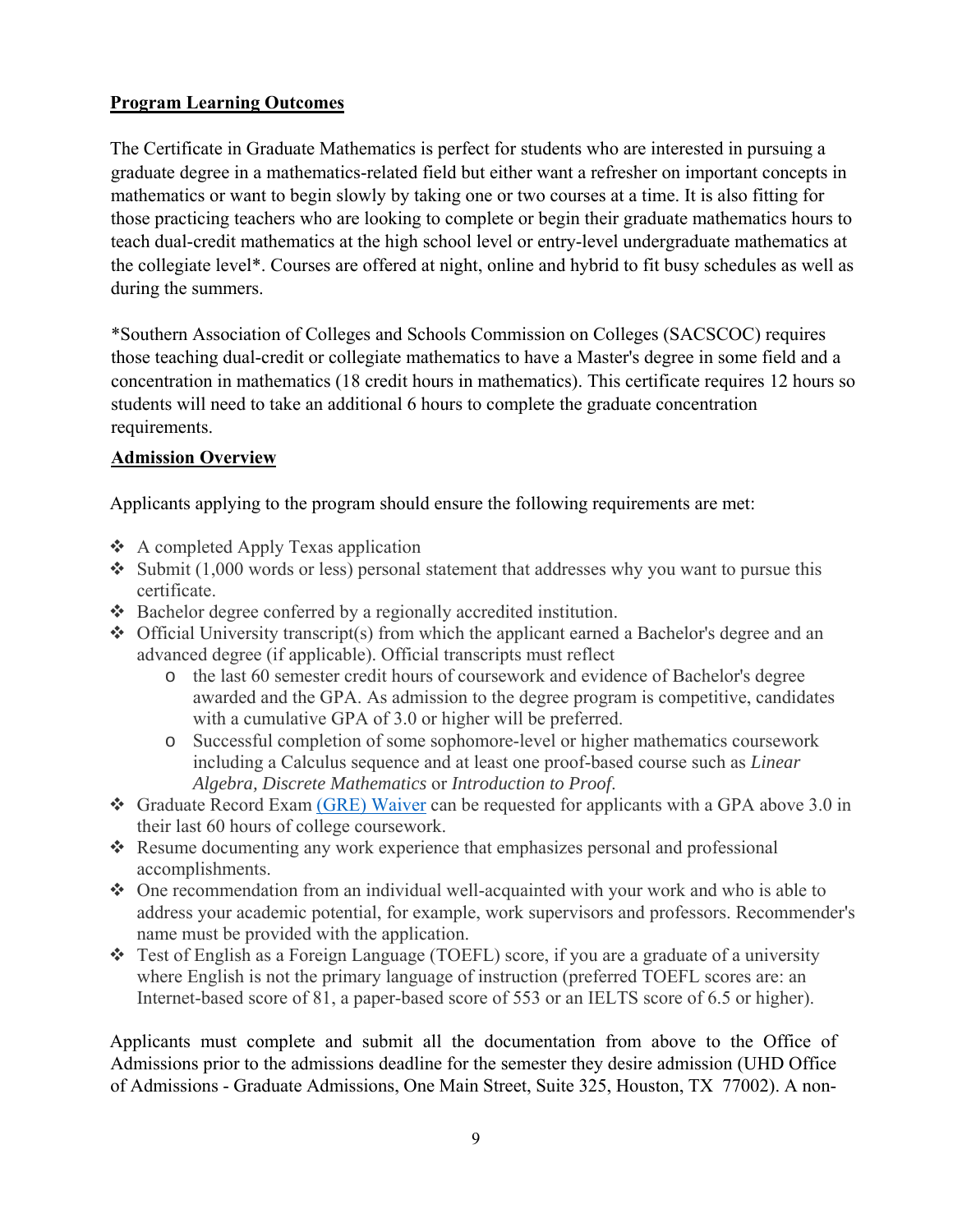refundable application fee of \$35.00 must be submitted with the application. The application, documents, and fee will be valid for 14 months.

### **Admission Process:**

The Graduate Advisory Committee will evaluate applications using a holistic matrix based on GPA, GRE score, relevant coursework or experience, recommendations, and other written materials in the applicant's file. The Assistant Director or the Director of Graduate Studies will notify students, in writing, of the committee's decision.

If a student wishes to appeal their Admissions decision, all written appeals must be sent to the Director of the Graduate program. For example if a student feels that there was an error in any documentation received

### **Degree Requirements**

The Graduate Mathematics Certificate requires a minimum of 12 graduate semester credit hours from the graduate mathematics courses offered at UHD. Students are welcome to take additional courses in graduate mathematics as required for their intended career or graduate degree.

While students may take any six MATH courses from the list above, for those students planning on earning the Masters of Arts in Teaching or completing requirements for dual-credit or entrylevel undergraduate mathematics teaching, we suggest they take MATH 5300, MATH 5306, MATH 5307, MATH 6322 and MATH 5315. Those students planning to continue on to the Masters of Science in Data Analytics should take MATH 5300, MATH 5302, MATH 5310, MATH 5311 and MATH 5316.

Earning the certificate is dependent upon satisfactory completion of all coursework with a minimum graduate grade point average of 3.0, which includes all attempted graduate courses in the program. Satisfactory completion of graduate courses includes completing all coursework with a grade of "B" or better.

### **Minimum Grade Point Average to remain in the Graduate Mathematics Certificate program**

At most two grades of "C" will be allowed and then only if the cumulative GPA is 3.0 or higher. Upon receipt of a third grade below a "B" in any three graduate courses, or if the GPA drops below 3.0, the student will be academically dismissed from the program once all appeals are exhausted.

### **Graduate Certificate in Foundations of Data Analytics**

Ermelinda DeLaVina, PhD, Graduate Director cstgrad@uhd.edu Angel Griffin, Assistant Director Graduate Studies 713-221-5702

The Graduate Certificate of Foundation in Data Analytics will provide learning professionals with the knowledge and skills necessary to begin to effectively analyze, but particularly understand the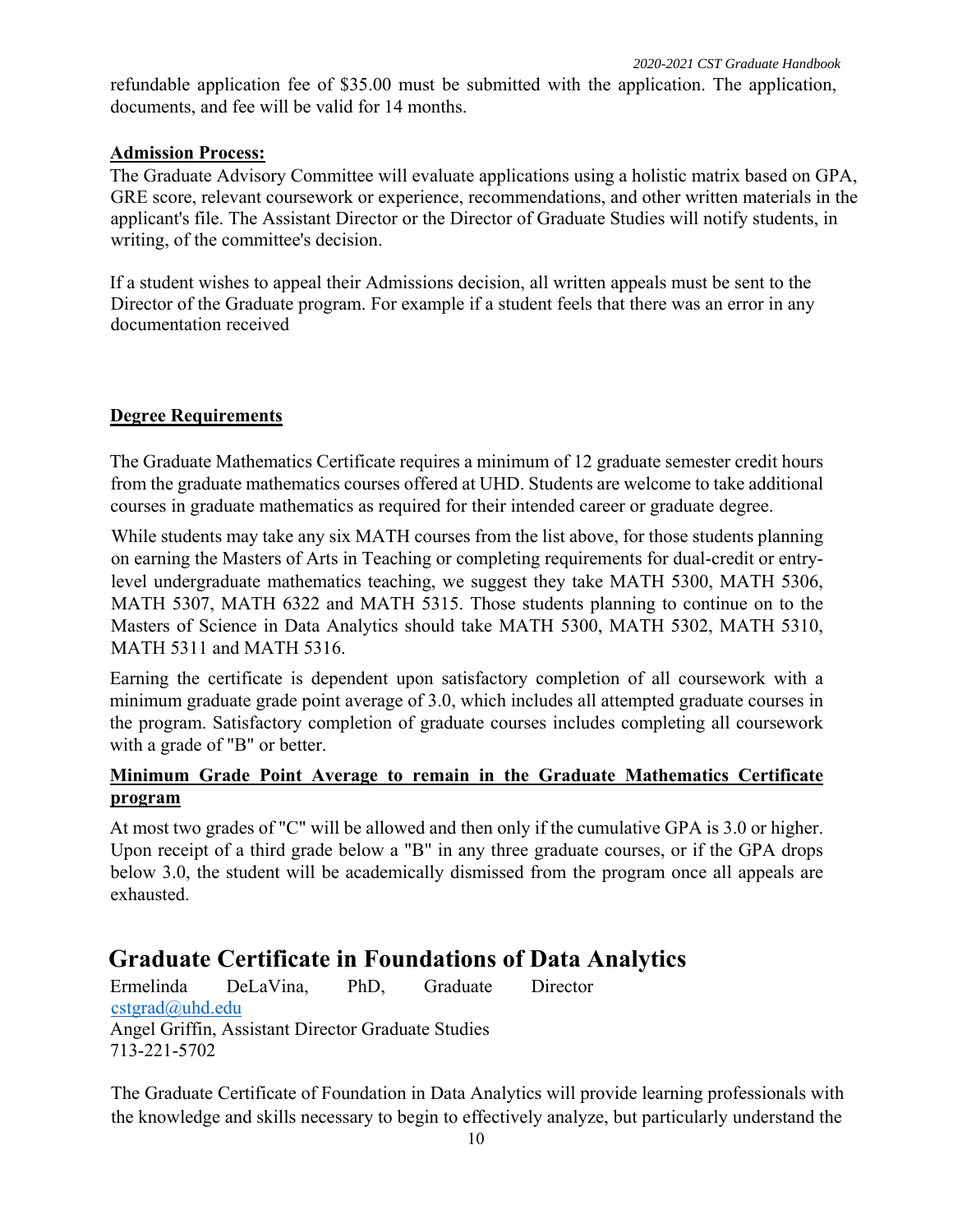analysis of the growing amount of data available in a variety of disciplines and transform it into usable information for use in decision-making. This certificate is intended for professionals who want to enhance their skills in the area of statistical and programming foundations of data analytics, including working adults who wish to add to their credentials without committing to a full master program. In addition, prospective candidates for the MSDA who do not meet the GRE waiver criteria could use this certificate as step towards the MSDA by demonstrating mastering in STAT 5301 and CS 5301.

### **Program Learning Outcomes**

- ◆ Organize, transform, and manipulate data in various formats.
- Convert a data analytic problem and related information into proper mathematical representation.
- Write code that is well documented and reproducible.

### **Admission Overview**

Applicants applying to the program should ensure the following requirements are met:

- $\triangle$  A completed Apply Texas application
- $\clubsuit$  Submit (1,000 words or less) personal statement that addresses why you want to pursue this certificate.
- Baccalaureate degree conferred by a regionally-accredited institution.
- $\triangle$  Official University transcript(s) from which the applicant earned Bachelor's degree and any advanced degree (if applicable). Official transcripts must reflect
	- o the last 60 semester credit hours of course work and
	- o evidence of Bachelor's degree awarded and the cumulative GPA.
- As admission to the certificate is competitive, candidates with a cumulative GPA of 3.0 or higher will be preferred.
- Resume documenting any work experience that emphasizes personal and professional accomplishments.
- One letter of recommendation with accompanying recommendation form from an individual well-acquainted with your work and who are able to address your academic potential, for example, work supervisors and professors.
- Test of English as a Foreign Language (TOEFL) score, if you are a graduate of a university where English is not the primary language of instruction (preferred TOEFL scores are: an internet-based score of 81, a paper-based score of 553 or an IELTS score of 6.5 or higher.

Applicants must complete and submit all the documentation from above to the Office of Admissions prior to the admissions deadline for the semester they desire admission (UHD Office of Admissions - Graduate Admissions, One Main Street, Suite 325, Houston, TX 77002). A nonrefundable application fee of \$35.00 must be submitted with the application. The application, documents, and fee will be valid for 14 months.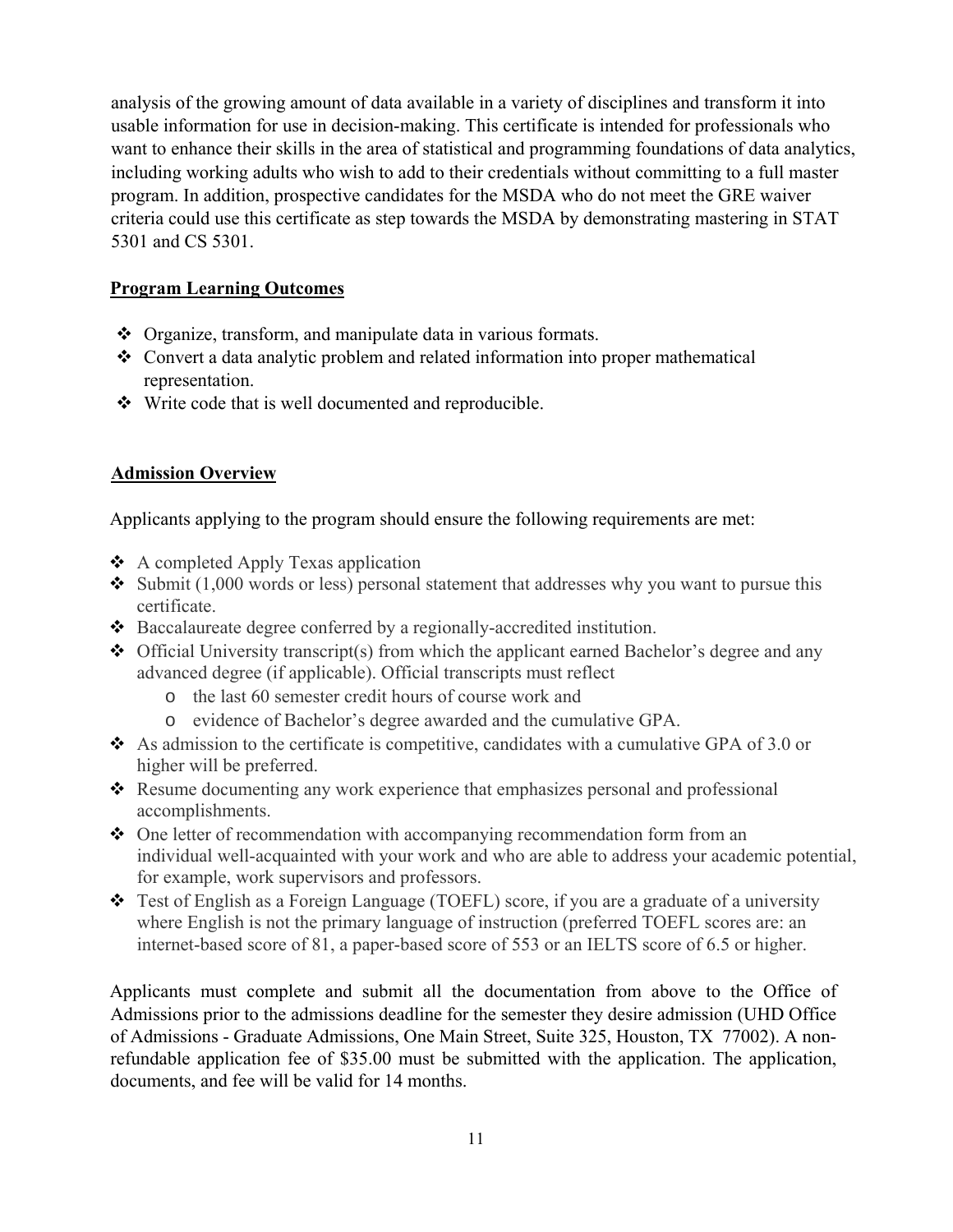### **Admission Process:**

The Graduate Advisory Committee will evaluate applications using a holistic matrix based on GPA, GRE score, relevant coursework or experience, recommendations, and other written materials in the applicant's file. The Assistant Director or the Director of Graduate Studies will notify students, in writing, of the committee's decision.

If a student wishes to appeal their Admissions decision, all written appeals must be sent to the Director of the Graduate program. For example if a student feels that there was an error in any documentation received

### **Degree Requirements**

The Graduate Certificate of Foundation in Data Analytics requires a minimum of 12 graduate semester credit hours. Students will complete CS 5301, STAT 5301 with options of CS 5318 or CS 6301 and STAT 5310 or STAT 5311 for the total of 12 hours. Any student wishing to apply to the Master of Science in Data Analytics upon completion of the certificate will already have these 12 hours towards the master's.

Earning the certificate is dependent upon satisfactory completion of all coursework with a minimum graduate grade point average of 3.0, which includes all attempted graduate courses in the program. Satisfactory completion of graduate courses includes completing all coursework with a grade of "B" or better.

### **Minimum Grade Point Average to remain in the Graduate Certificate of Foundation in Data Analytics.**

CS 5301 and STAT 5301 must be completed with grades of B or better and otherwise at most two grades of "C" will be allowed and then only if the cumulative GPA is 3.0 or higher. Upon receipt of a third grade below a "B" in any three graduate courses, or if the GPA drops below 3.0, the student will be academically dismissed from the program once all appeals are exhausted.

### **Graduate Certificate in Applied Statistics**

Ermelinda DeLaVina, PhD, Graduate Director cstgrad@uhd.edu Angel Griffin, Assistant Director Graduate Studies 713-221-5702

The Graduate Certificate in Applied Statistics is a 12-hour certificate that will allow students to take foundational statistics and mathematics coursework to provide a strong background for data analytics work. In addition, the certificate provides an opportunity for students who may not be interested in a full master's degree, but want to strengthen their skill in statistics and mathematics. Like the existing Master of Science in Data Analytics (MSDA), this certificate will provide students opportunities to obtain fundamental and specialized skills in analyzing large data sets and communicating results and interpretations in a wide range of professions ranging from criminal justice, businesses, education, health agencies and institutions, and the natural and social sciences.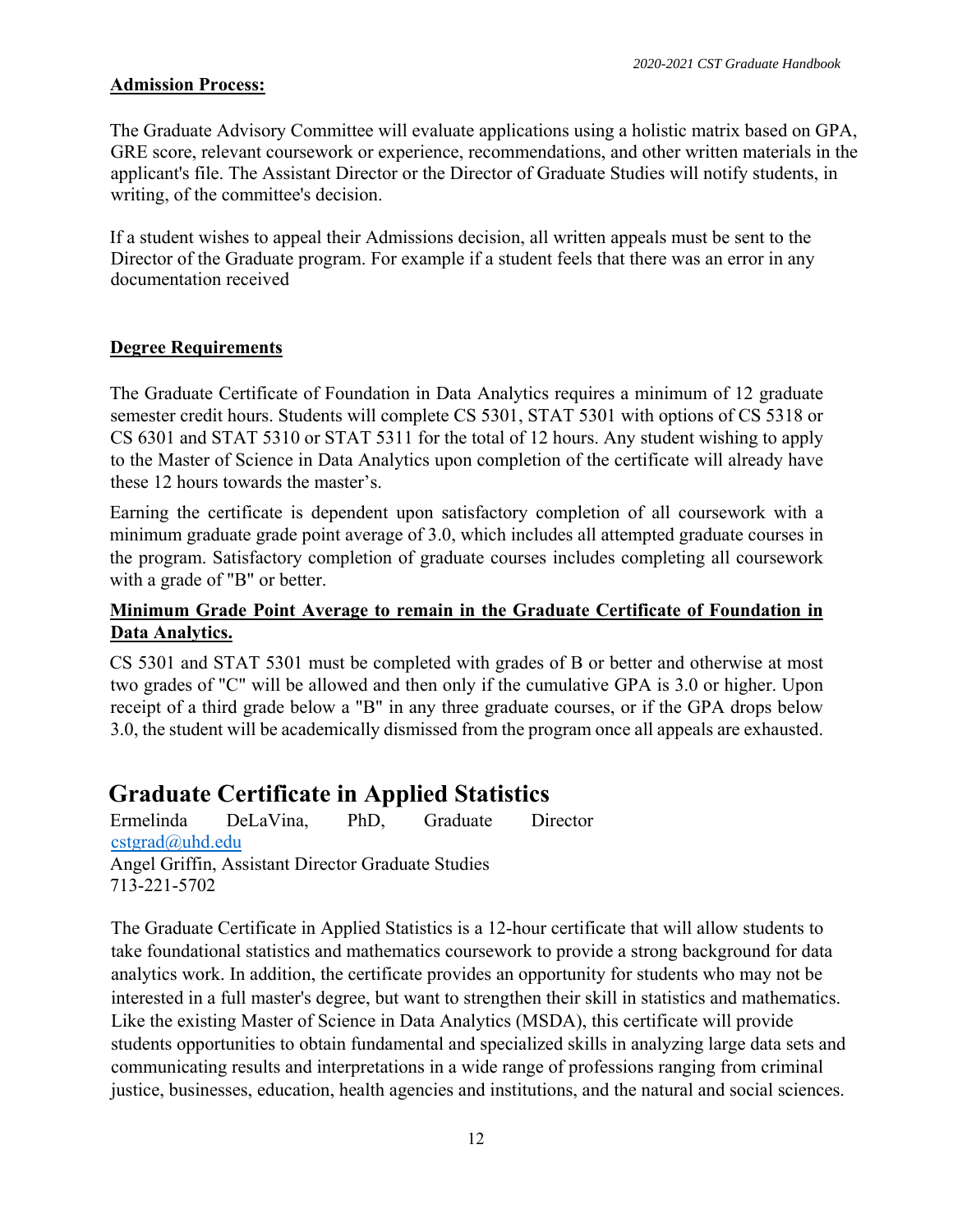In addition, practicing high school or community college teachers who are looking to earn graduate credit in mathematics in order to teach college-credit mathematics courses in their current institutions. The 12-hour certificate will allow them to take 4 of the 6 courses needed to fulfill the SACSCOC requirement of 18 hours in the field.

### **Program Learning Outcomes**

- ❖ Organize, transform, and manipulate data in various formats.
- Convert a data analytic problem and related information into proper mathematical representation.
- Select appropriate methods and tools for data analysis, perform mathematical functions and transformations accurately, and make meaningful interpretation of results.

### **Admission Overview**

Applicants applying to the program should ensure the following requirements are met:

- $\triangle$  A completed Apply Texas application
- $\triangle$  Submit (1,000 words or less) personal statement that addresses why you want to pursue this certificate.
- Baccalaureate degree conferred by a regionally-accredited institution.
- $\triangle$  Official University transcript(s) from which the applicant earned Bachelor's degree and any advanced degree (if applicable).
	- o Official transcripts must reflect the last 60 semester credit hours of course work and;
	- o evidence of Bachelor's degree awarded and the cumulative GPA.
- $\bullet$  As admission to the certificate is competitive, candidates with a cumulative GPA of 2.75 or higher will be preferred.
- Resume documenting any work experience that emphasizes personal and professional accomplishments.
- One letter of recommendation with accompanying recommendation form from an individual well-acquainted with your work and who are able to address your academic potential, for example, work supervisors and professors.
- Test of English as a Foreign Language (TOEFL) score, if you are a graduate of a university where English is not the primary language of instruction (preferred TOEFL scores are: an internet-based score of 81, a paper-based score of 553 or an IELTS score of 6.5 or higher.

Applicants must complete and submit all the documentation from above to the Office of Admissions prior to the admissions deadline for the semester they desire admission (UHD Office of Admissions - Graduate Admissions, One Main Street, Suite 325, Houston, TX 77002). A nonrefundable application fee of \$35.00 must be submitted with the application. The application, documents, and fee will be valid for 14 months.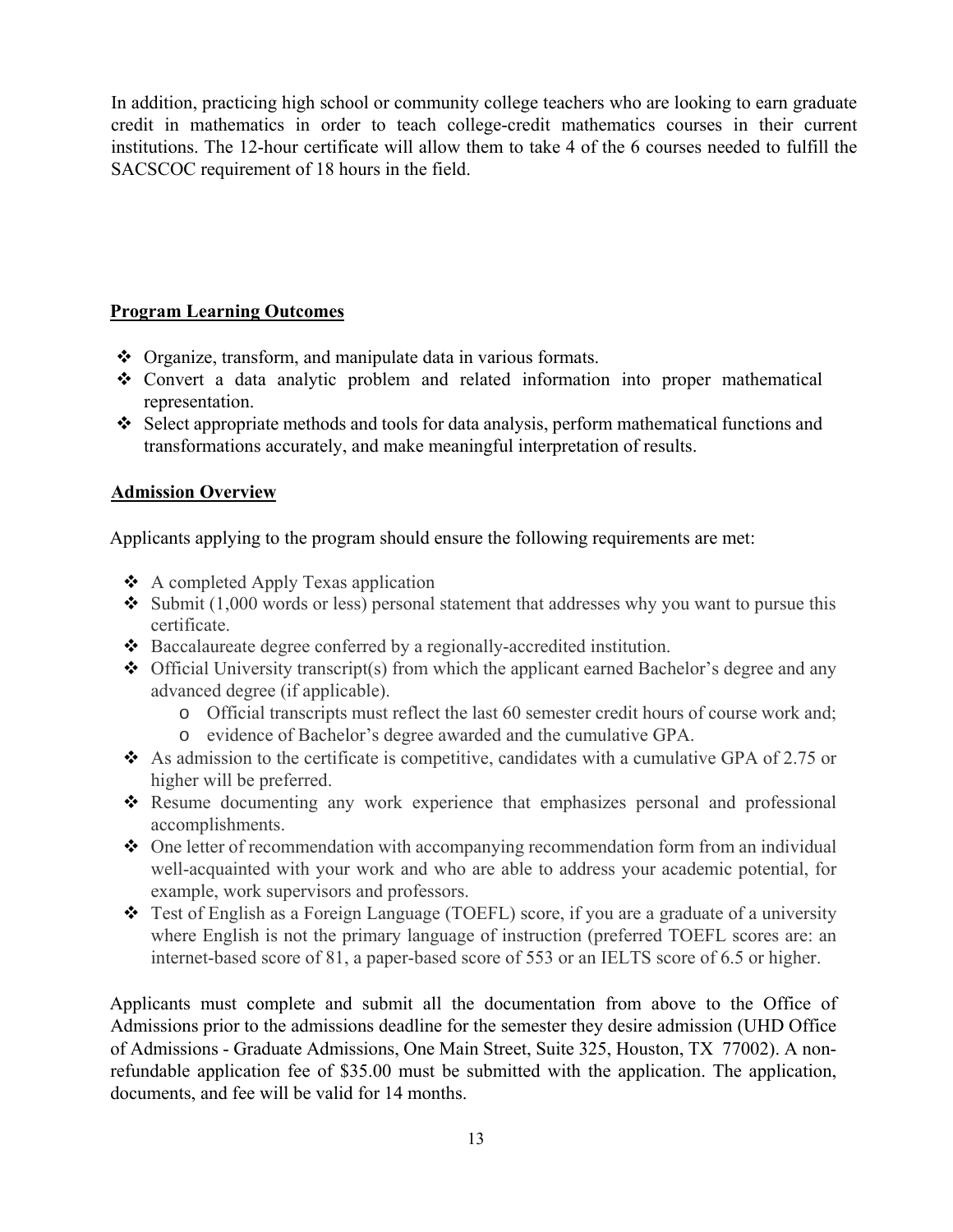### **Admission Process:**

The Graduate Advisory Committee will evaluate applications using a holistic matrix based on GPA, GRE score, relevant coursework or experience, recommendations, and other written materials in the applicant's file. The Assistant Director or the Director of Graduate Studies will notify students, in writing, of the committee's decision.

If a student wishes to appeal their Admissions decision, all written appeals must be sent to the Director of the Graduate program. For example if a student feels that there was an error in any documentation received

### **Degree Requirements**

The Graduate Certificate in Applied Statistics requires a minimum of 12 graduate semester credit hours including STAT 5301 and an additional 9 hours from the following courses; STAT 5302, STAT 5307, STAT 5309, STAT 5310, STAT 5311, STAT 6312, STAT 6390 or STAT 6399.

Earning the certificate is dependent upon satisfactory completion of all coursework with a minimum graduate grade point average of 3.0, which includes all attempted graduate courses in the program. Satisfactory completion of graduate courses includes completing all coursework with a grade of "B" or better.

### **Minimum Grade Point Average to remain in the Graduate Mathematics Certificate program**

STAT 5301 must be completed with grades of B or better and otherwise at most two grades of "C" will be allowed and then only if the cumulative GPA is 3.0 or higher. Upon receipt of a third grade below a "B" in any three graduate courses, or if the GPA drops below 3.0, the student will be academically dismissed from the program once all appeals are exhausted.

### **Master of Science in Data Analytics**

Ermelinda DeLaVina, PhD, Graduate Director msda@uhd.edu Angel Griffin, Assistant Director Graduate Studies 713-221-5702

The Master of Science in Data Analytics (MSDA) is a theory and an application-based program that will provide students with a broad education in advanced statistics, digital data acquisition, digital data management, data analysis, and data presentation. The MS in Data Analytics is designed to meet the increasing need for highly skilled data analysts who can analyze the growing amount of data confronting in a variety of disciplines, and transform it into usable information for use in decision-making. The program is a university-wide collaboration that delivers rigorous training in statistical analysis and computational techniques and provides mastery of data analysis tied to interdisciplinary applications. The program focuses on courses relating to regression analysis, multivariate analysis, experimental design, nonparametric analysis, statistical modeling, simulation, mathematical theory for data analysis, and statistical computing. Students will have interdisciplinary application options in business management, science, criminal justice, education, communication, and social sciences. Students will also have the opportunity to engage in research or real-world applications with faculty members at UHD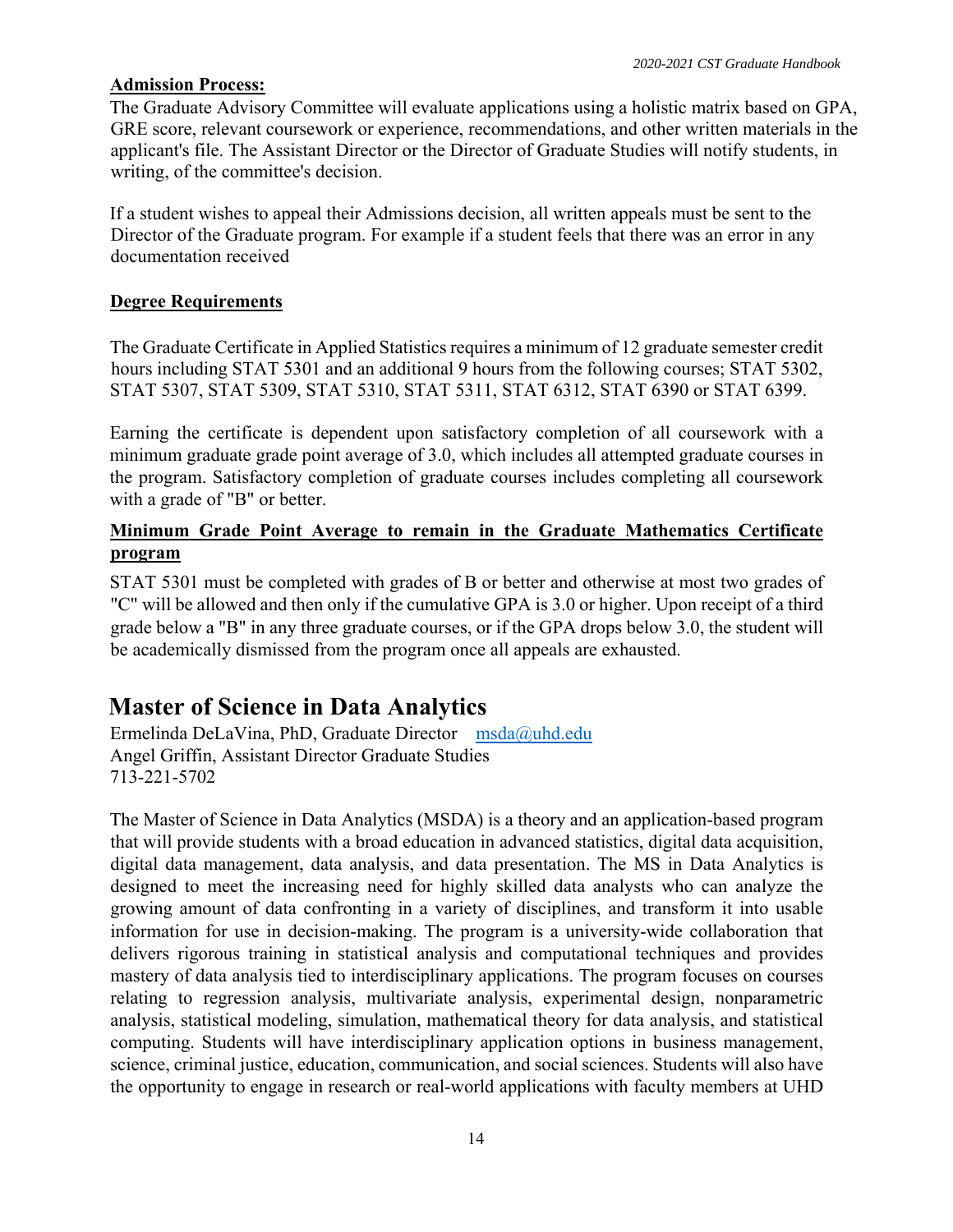and other collaborators of UHD faculty and/or internships with partnering businesses, industry, and government agencies.

### **Program Learning Outcomes**

Graduates who earn a MS in Data Analytics will be able to:

- Organize, manipulate, and summarize data in various formats.
- Convert a data analytic problem and related information into proper mathematical representation and select appropriate methodologies for analysis based on attributes of the available data sets.
- Implement security measures and ethical practices for collection and storage of data.
- Transfer (and transform) data from different platforms into usable contexts.
- Communicate and summarize results of data analysis in written, oral and visual form.
- $\triangle$  Select the appropriate methods and tools for data analysis in specific organizational contexts.

### **Admission Overview**

Admission requirements for the MS in Data Analytics are designed to identify applicants who have the ability, interest, and qualities necessary to complete the program. Admission is competitive and selective. Applicants must demonstrate that they possess the abilities, interests, and qualities necessary to successfully complete the program.

Applicants applying to the program should ensure the following requirements are met:

- ❖ A completed Apply Texas application
- $\cdot$  Submit (1,000 words or less) personal statement that addresses why you want to pursue this certificate. The purpose of the statement is to give you an opportunity to demonstrate why you are a good candidate for admission to the program.
- Bachelor degree conferred by a regionally accredited institution.
- $\triangle$  Official University transcript(s) from which the applicant was awarded Bachelor's degree. A transcript is official when it is indicated as such by the issuing institution and sent directly from that institution to UHD. Non-U.S. transcripts must be evaluated by an evaluation service recognized by UHD (*see website for approved services:*

*https://www.uhd.edu/transferstudents/Pages/transfer-credit-international.aspx*)

• Transcripts must reflect the last 60 semester credit hours of coursework and evidence of Bachelor's degree earned and the GPA.

(*Admission to the degree program is competitive, candidates with a cumulative GPA of 3.0 or higher will be preferred*.)

- $\div$  Graduate Record Exam (GRE) Waiver can be requested for applicants with a GPA above 3.0 in their last 60 hours of college coursework or earning a grade of B or better in both foundation courses (\*see appendix A). Official scores must be sent to the Office of Admissions. Scores are valid only for tests taken within the last five years. To have GRE scores reported to UHD, use R6922 as the graduate institution code (*www.gre.org*).
- Test of English as a Foreign Language (TOEFL) score, if you are a graduate of a university where English is not the primary language of instruction ((preferred TOEFL scores are: an Internet-based score of 81, a paper-based score of 553 or an IELTS score of 6.5 or higher).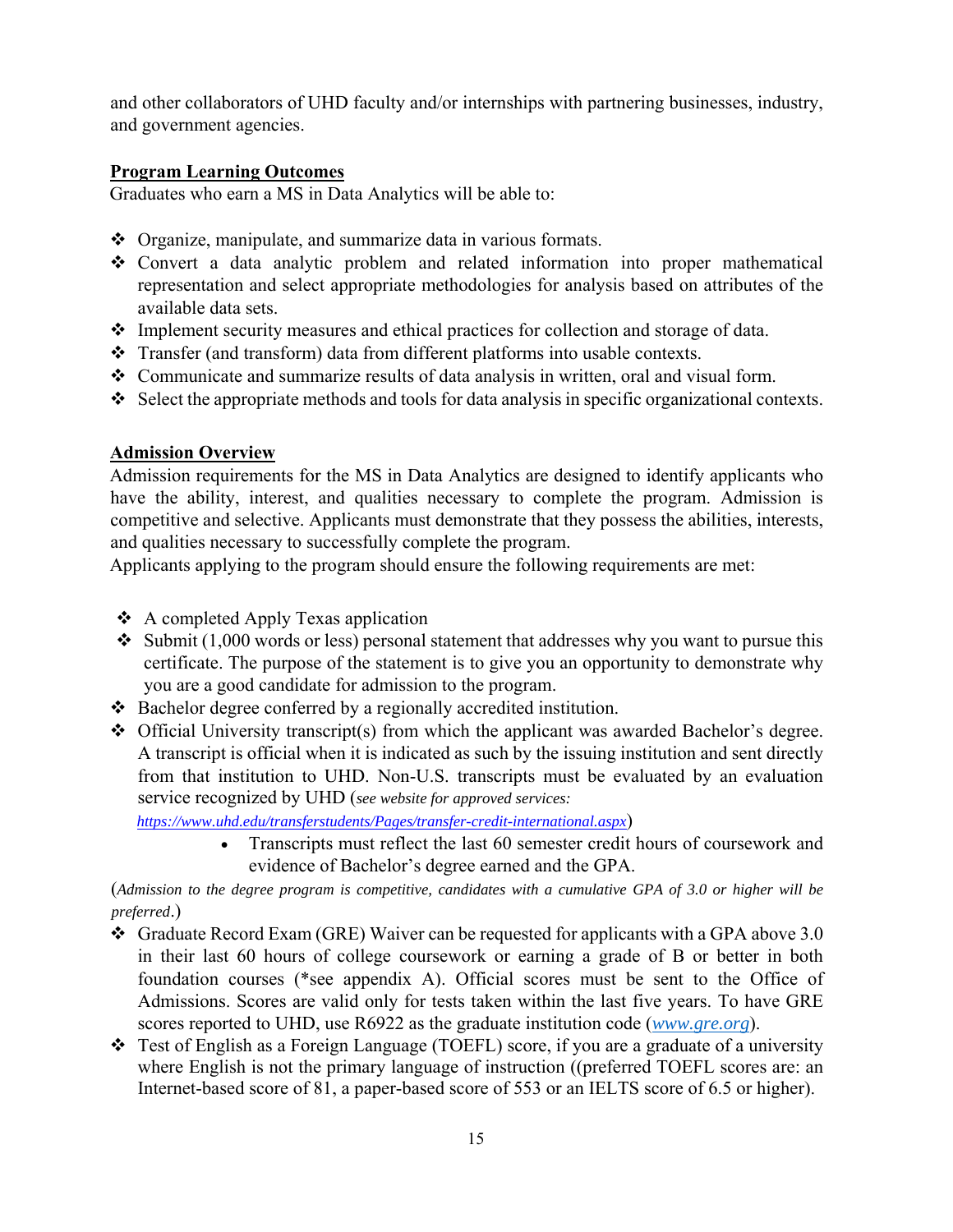Applicants must complete and submit all the documentation from above to the Office of Admissions prior to the admissions deadline for the semester they desire admission (UHD Office of Admissions - Graduate Admissions, One Main Street, Suite 325, Houston, TX 77002). A nonrefundable application fee of \$35.00 must be submitted with the application. The application, documents, and fee will be valid for 14 months.

### **Admission Process:**

The Graduate Advisory Committee will evaluate applications using a holistic matrix based on GPA, GRE score, relevant coursework or experience, recommendations, and other written materials in the applicant's file. The Assistant Director or the Director of Graduate Studies will notify students, in writing, of the committee's decision.

If a student wishes to appeal their Admissions decision, all written appeals must be sent to the Director of the Graduate program. For example if a student feels that there was an error in any documentation received

### **Degree Requirements**

The Master of Science in Data Analytics requires a minimum of 35 semester credit hours. All students complete a set of 30 required core classes as well as 2 additional elective courses. Students will also complete a 3 hr portfolio capstone or other capstone options as approved. For full details of required courses, please see Graduate Catalog: http://catalog.uhd.edu/preview\_program.php?catoid=10&poid=2521&returnto=793.

Internships must be approved by the Director prior to the student enrolling in the course.

Earning the master's is dependent upon satisfactory completion of all coursework with a minimum graduate grade point average of 3.0, which includes all attempted graduate courses in the program. Satisfactory completion of graduate courses includes completing all coursework with a grade of "B" or better.

### **Minimum Grade Point Average to remain in the M.S. in Data Analytics**

STAT 5301 and CS 5301 must be completed with grades of B or better and otherwise at most two grades of "C" will be allowed and then only if the cumulative GPA is 3.0 or higher. Upon receipt of a third grade below a "B" in any three graduate courses, or if the GPA drops below 3.0, the student will be academically dismissed from the program once all appeals are exhausted.

### Appendix A:

Effective Spring 2020 intake, all applicants who do not qualify for the GRE waiver based on the last 60 hours of college coursework will have the option to apply as a post-bac student (ApplyTexas>>4 year>>Transfer) and take CS 5301 (Programming Foundations for Data Analytics) and STAT 5301 (Statistical Foundations for Data Analytics). Students who opt to go this route must earn a grade of B or better and will need to wait until grades before enrolling in any subsequent courses. Students will also need to ensure an updated ApplyTexas application for the Graduate program is submitted before the deadline. This will allow students who do pass these